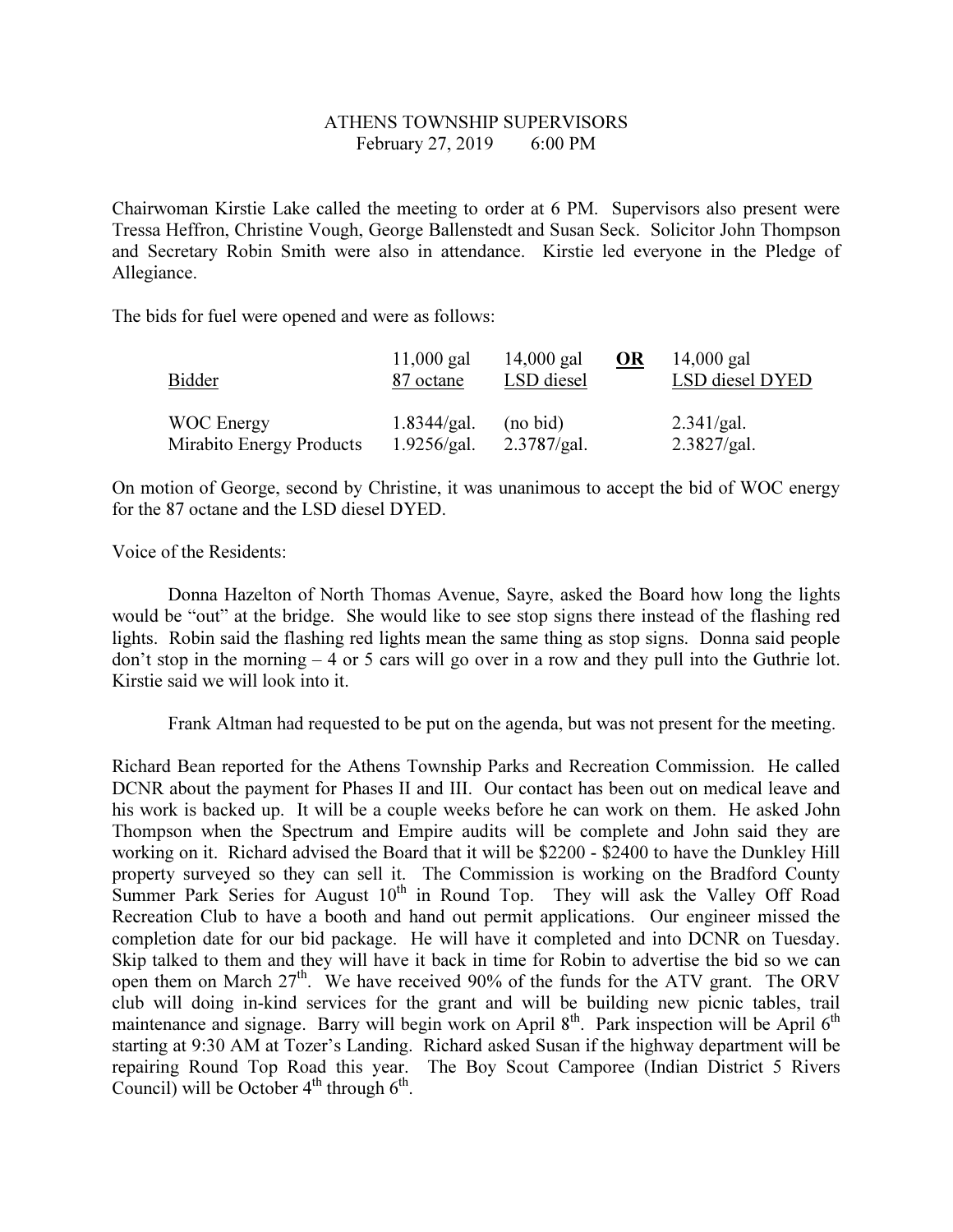Page Two Athens Township Supervisors February 27, 2019

Dave Steinfelt was present for the Athens Township Volunteer Fire Company. Discussion was held about the proposed 'false alarm' ordinance. Dave said they were at Tractor Supply 6 times in the last 2 weeks. John said he needs to get with the fire company to make sure of what they want in the ordinance. Dave also asked us to consider Knox boxes on commercial buildings and on residential buildings with fire alarms. Robin said that is being discussed as one of the changes to our Zoning Ordinance.

On motion of Susan, second by Tressa, it was unanimous to approve the payment of the monthly bills as presented. A complete listing of revenues and expenditures is on file in the office of the Treasurer.

On motion of Kirstie, second by George, it was unanimous to appoint Rebecca Miller to the Planning Commission to fill the vacancy left by the resignation of Scot Saggiomo. The term will expire October 30, 2020.

On motion of George, second by Tressa, it was unanimous to ratify the hiring of Andrew Conner as a backup recycling attendant effective February 21, 2019 at minimum wage.

On motion of George, second by Tressa, it was unanimous to hire Ben Vough as a backup recycling attendant at minimum wage and to put him on the roster as soon as his employment paperwork is complete with Ruth. Christine abstained from the vote as Ben is her son.

On motion of Christine, second by Kirstie, it was unanimous to adopt RESOLUTION 2019-08, changing the signatories on the C  $\&$  N bank accounts to Robin, Ruth and Kirstie, and removing Christine at her request.

Discussion was held on the Credit Card policy. It was then tabled until John and Tressa can get with Ruth on this.

The Pension Plan ordinances were discussed. John will call Michael Hatlee at C  $\&$  N to see where we are with these.

Robin told the Board that the population numbers that the PUC uses to calculate the Act 13 disbursements includes wording that, "Per regulation, this is provided by the US Census Bureau and is their publically available estimate for your municipality". In reviewing that section, she saw that the Census Bureau has estimated a drop in population for Athens Township of 208 from the last Census. We had gained population in the last Census, so why would they estimate numbers that drop our population. This directly affects what we receive in Act 13 funds. Robin suggested the Board contact our legislators to speak out for a change in the law that would not allow the Census Bureau to estimate population instead of using the actual numbers.